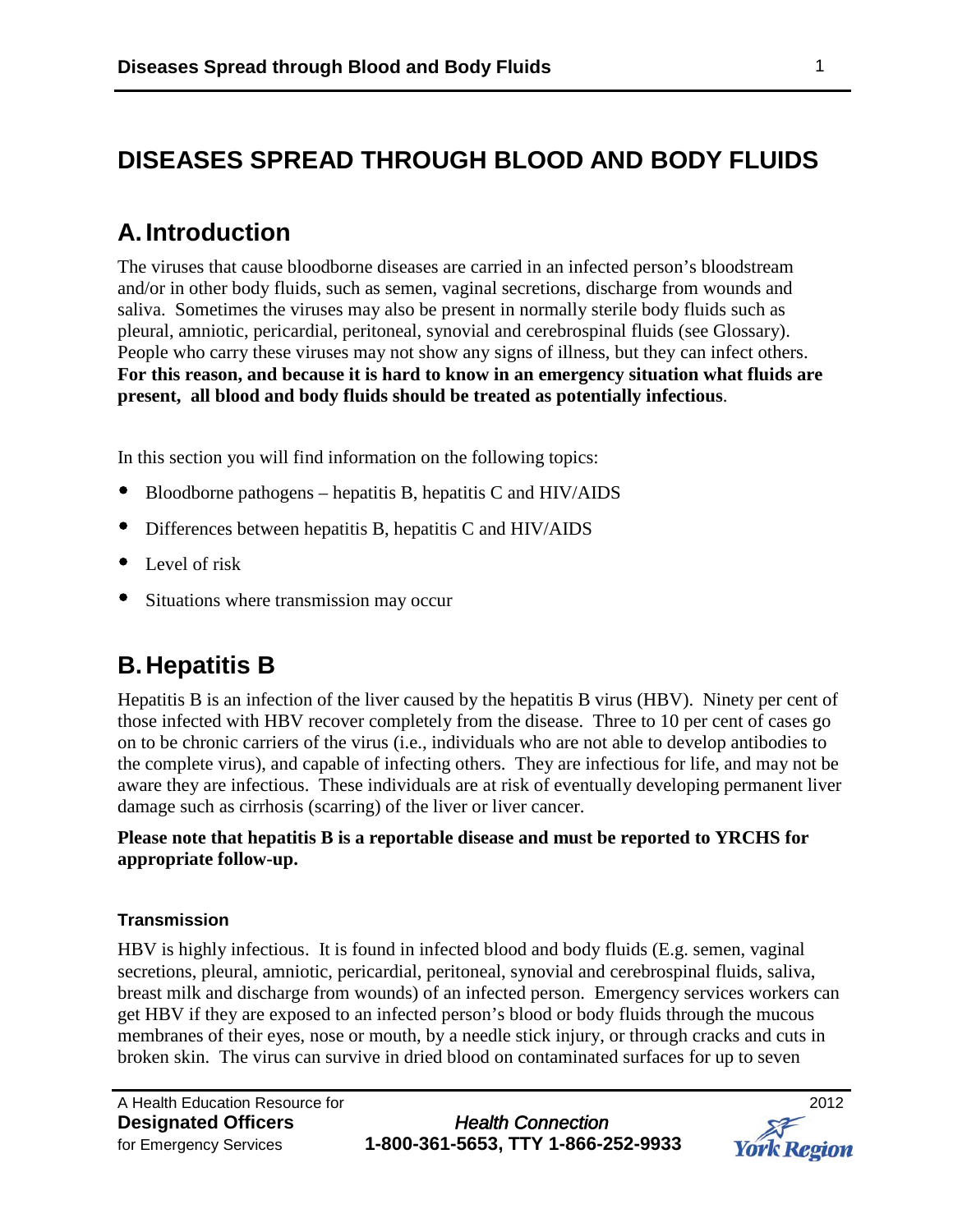days<sup>[1](#page-1-0)</sup>. It is easily destroyed by chlorine bleach (one part bleach to nine parts water), heat, and rubbing alcohol. For risk of transmission, see, [Situations where transmission of bloodborne](http://www.york.ca/Services/Public+Health+and+Safety/Infectious+Diseases/DOP-Bloodborne+pathogens.htm)  [pathogens can occur](http://www.york.ca/Services/Public+Health+and+Safety/Infectious+Diseases/DOP-Bloodborne+pathogens.htm)

HBV can be passed onto others through unprotected sexual contact and by sharing contaminated syringes/needles. It can also be passed on to babies born to hepatitis B carrier mothers. Hepatitis B is not spread through kissing<sup>\*</sup>, coughing or sharing eating utensils.

#### **Symptoms**

The incubation period of HBV is 45 to 180 days with an average of 60 to 90 days. Approximately 30 to 50 per cent of people who are infected have symptoms This may include fever, nausea, tiredness, jaundice and tenderness in the upper abdomen, dark urine, clay coloured bowel movements and joint pain. Symptoms can last up to three months.

A blood test can be done to determine if a person is infected with HBV.

#### **Treatment/Immunization**

There is currently no cure or treatment for acute HBV. For those who become chronic carriers (i.e., with no evidence of complete antibody response six months after exposure), treatment may be offered to suppress HBV replication and promote remission of liver disease. Current treatments are not effective for everyone, but new treatments are being developed and researched.

The best protection against HBV infection is to be immunized against hepatitis B. In adults, it consists of receiving three doses of hepatitis B vaccine over a six month period. This produces immunity in over 95 per cent of people. Emergency services workers should know their antibody titre value, which will indicate if the immunization has produced immunity. Your physician can check your titre levels one to six months after the course of vaccine is completed. A titre value greater than or equal to 10 I.U.  $/L^{**}$  $/L^{**}$  $/L^{**}$  indicates immunity. For individuals without sufficient immunity, a booster shot or a second series of vaccine may prompt sufficient antibody levels.

#### **What do you do if you think you have been exposed?**

The Canadian Immunization Guide provides a complete protocol on what to do when a hepatitis B exposure is suspected. The steps to take depend on the immune status of the exposed individual. Hepatitis B Immune globulin (HBIg) is available for individuals without protective immunity. It provides short-term immediate immunity. HBIg can be given up to seven days



<span id="page-1-0"></span><sup>&</sup>lt;sup>1</sup> Centers for Disease Control and Prevention. Hepatitis B Frequently Asked Questions. [Online] 2006 [cited January 23, 2007]; Available from: [www.cdc.gov/ncidod/diseases/hepatitis/b/faqb.htm#gen](http://www.cdc.gov/ncidod/diseases/hepatitis/b/faqb.htm#gen)

<span id="page-1-1"></span><sup>∗</sup> There is a potential for infection with French kissing, if and when there are open sores or abrasions on gums, tongue, and palate (Hep B Foundation, 2002).

<span id="page-1-2"></span><sup>\*\*</sup> I.U./L is international units per litre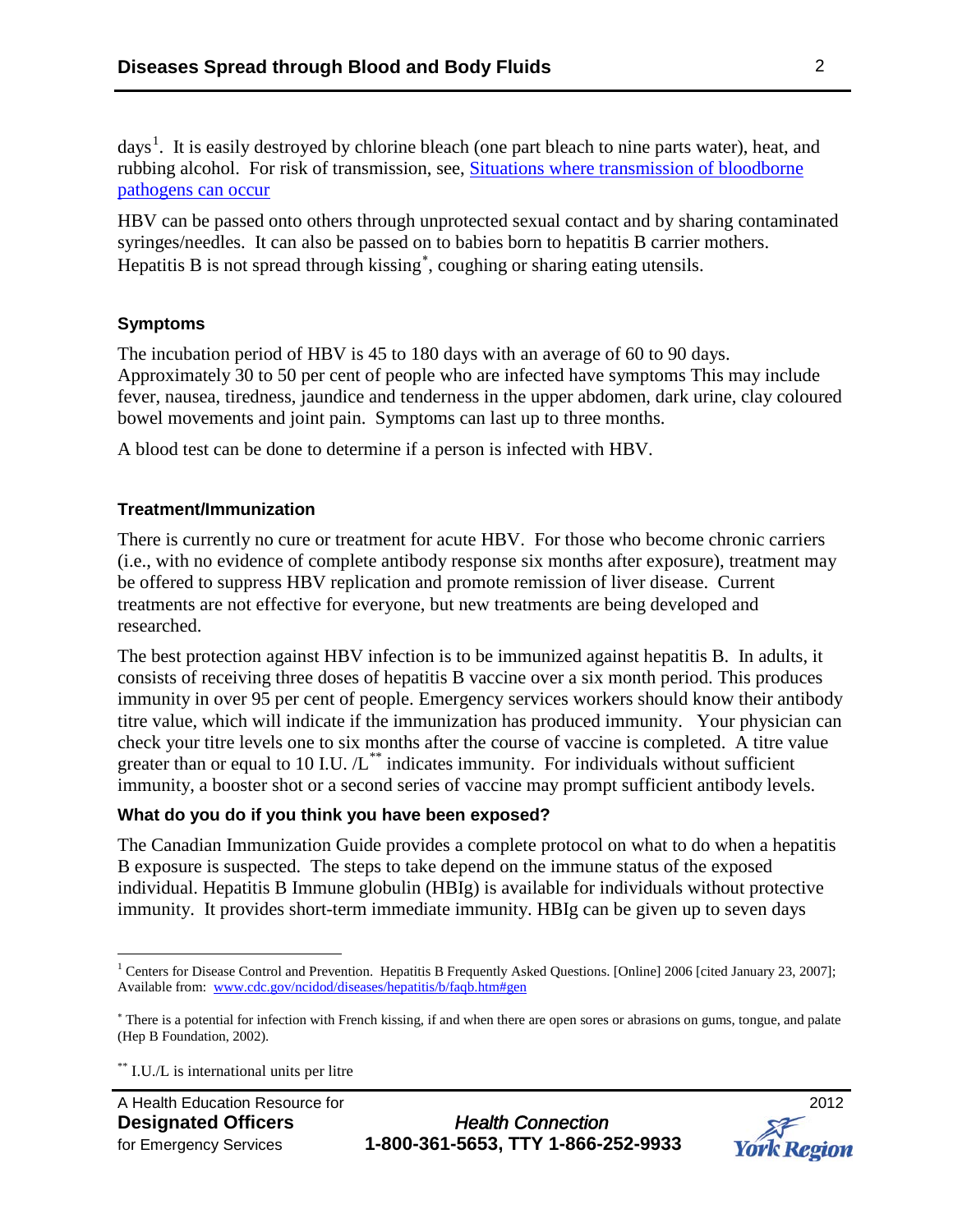**(ideally within 48 hours)** after exposure. HBIg is not necessary for those who have immunity or have been vaccinated against HBV.

For more information, read our [Hepatitis B Fact Sheet](http://www.york.ca/NR/rdonlyres/fckikfm4pikcawwow237gzc3xexgokz2a4d7al5maowqspgf6yunc22swtablklta6ae5voqi5mwwshchaikot4olf/4728+Hep+B+Fact+sheet.pdf)

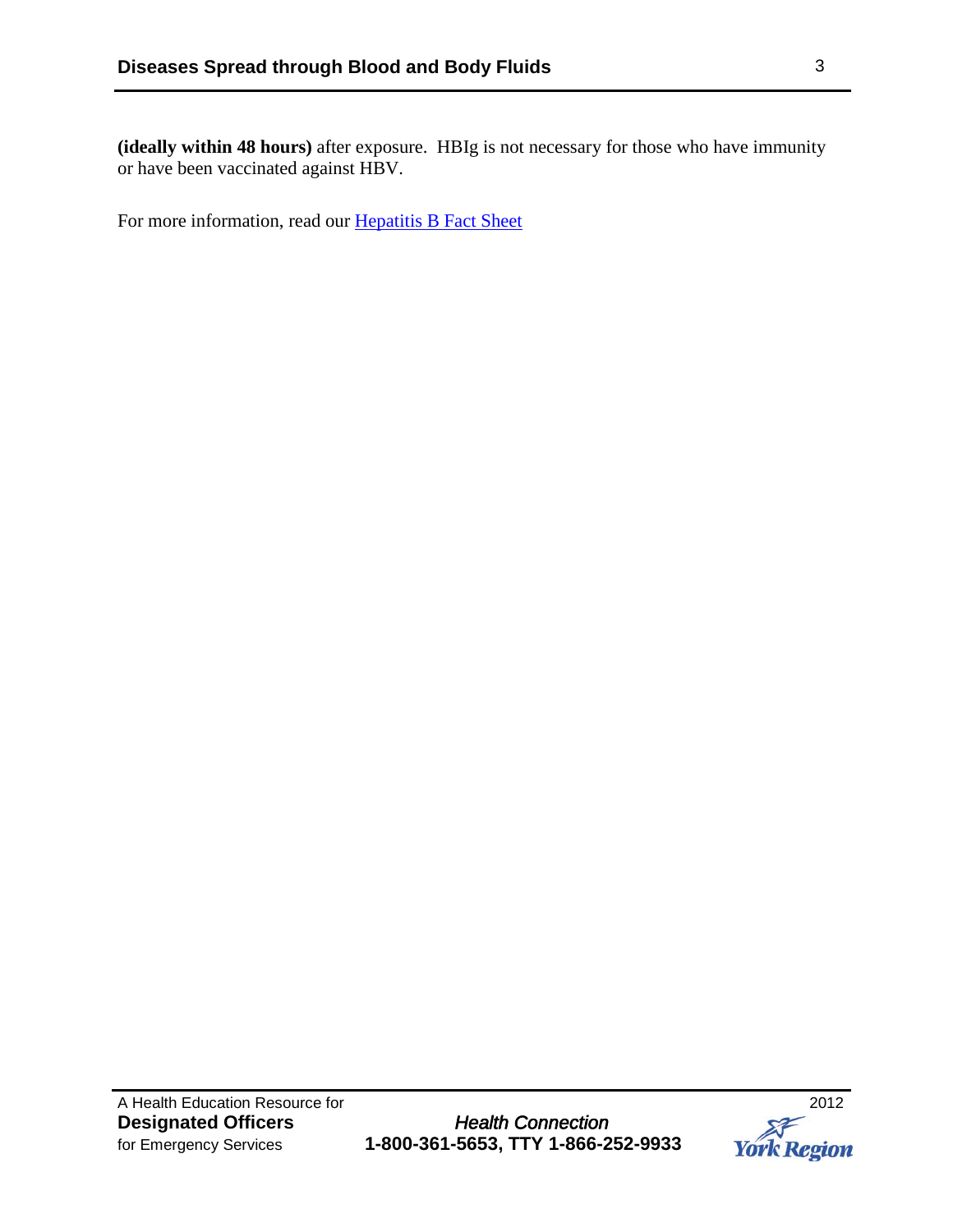## **HEPATITIS B CHAIN OF TRANSMISSION**



**Remember: Break the Chain, Stop Infection!**

A Health Education Resource for 2012

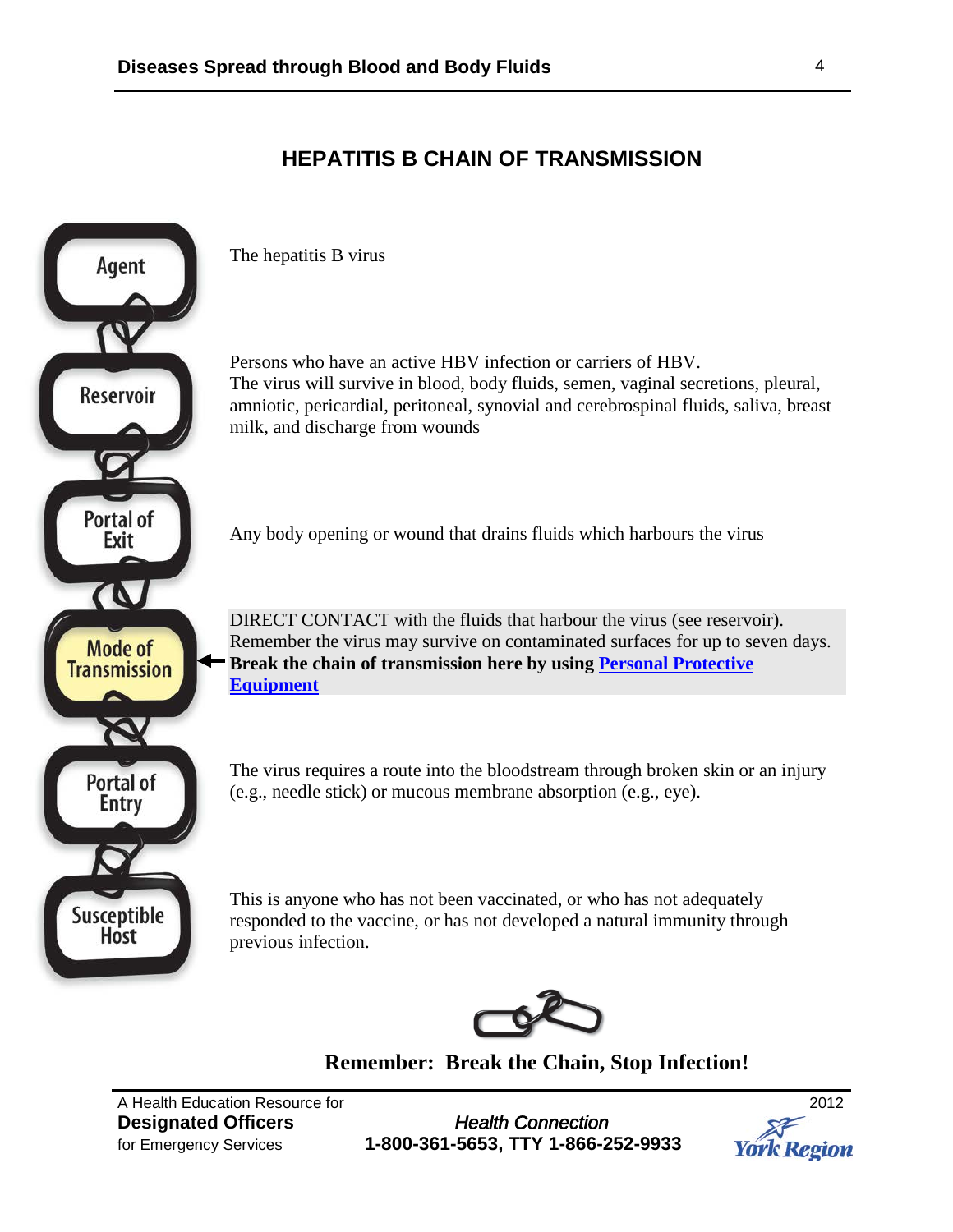### **Decision Tree: Possible Exposure to Hepatitis B Virus (HBV)**



A Health Education Resource for 2012

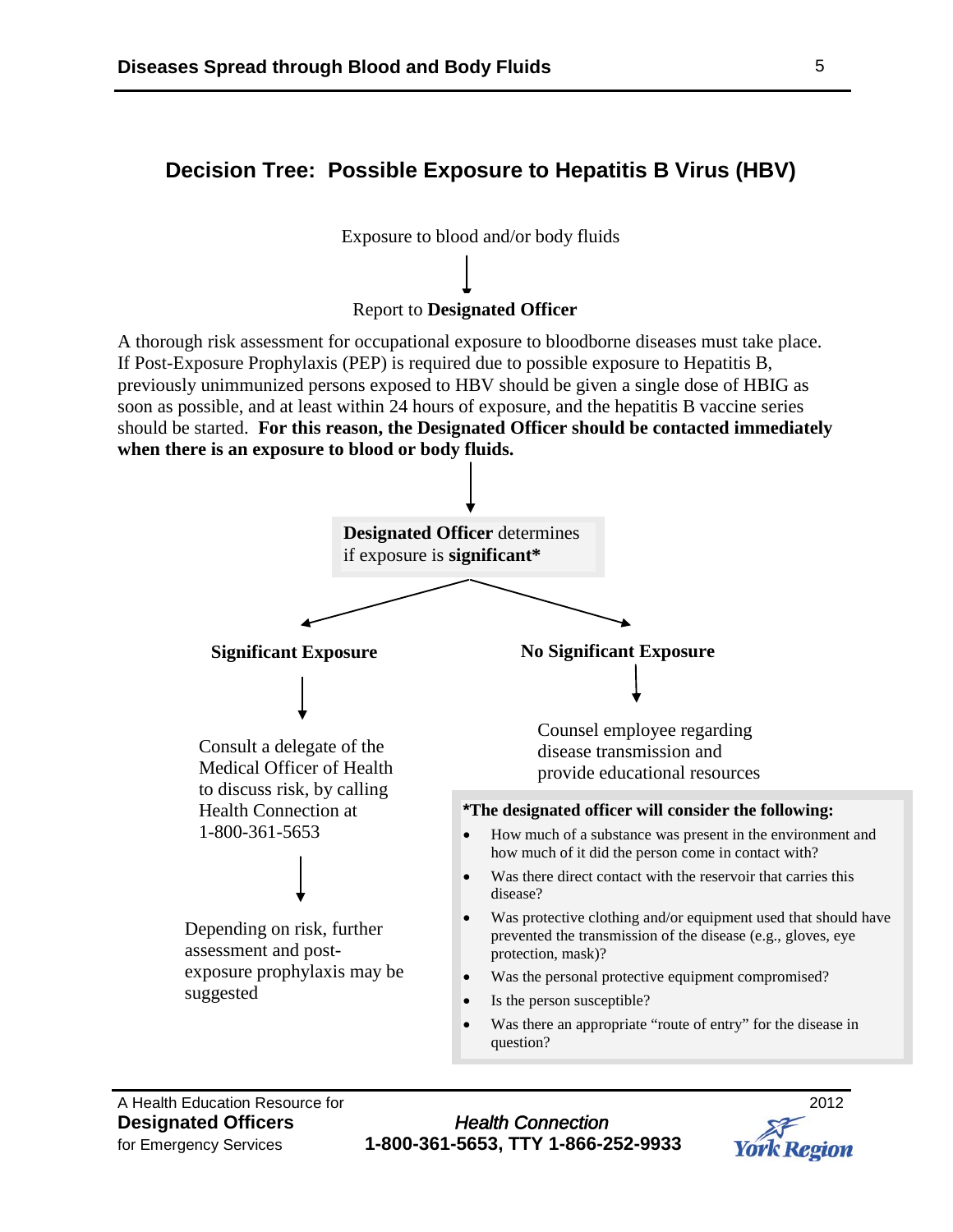# **C.Hepatitis C**

Hepatitis C is an infection of the liver caused by the hepatitis C virus (HCV). It can cause permanent liver damage such as cirrhosis (scarring) or liver cancer in some people.

**Please note that hepatitis C is a reportable disease and must be reported to YRCHS for appropriate follow-up.** 

#### **Transmission**

Hepatitis C spreads through **direct blood-to-blood contact** with a person infected with HCV. For example, emergency services workers could get HCV if exposed to an infected person's blood through a needlestick injury.

Prior to the initiation of blood screening in July 1992, hepatitis C was most often transmitted through transfusion of infected blood and blood products. Since then, getting hepatitis C through infected blood products has been rare. Currently, the people most likely to get hepatitis C are drug users who share needles, spoons, straws and other drug related equipment. HCV can also be spread by sharing contaminated tattooing and body piercing equipment, razors, toothbrushes, nail scissors/clippers/files. Transmission through sexual intercourse is rare in long-term, monogamous relationships. Hepatitis C transmission can also occur when children are born to infected mothers, but are very rare. Hepatitis C is not spread through kissing, coughing or sharing eating utensils. For risk of transmission, visit [Situations where](http://www.york.ca/Services/Public+Health+and+Safety/Infectious+Diseases/DOP-Bloodborne+pathogens.htm)  [transmission of bloodborne pathogens can occur.](http://www.york.ca/Services/Public+Health+and+Safety/Infectious+Diseases/DOP-Bloodborne+pathogens.htm)

General disinfection measures against hepatitis B virus are applicable to HCV.

#### **Symptoms**

The signs and symptoms of hepatitis C virus infection usually are indistinguishable from those of hepatitis A or B. Most people with chronic infection are asymptomatic. In acute hepatitis onset is usually insidious. Symptoms may resemble a flu-like illness, including muscle pain, jaundice, nausea, tiredness, loss of appetite, joint pain, dark urine and clay-coloured bowel movements. Fatigue is the most common symptom in hepatitis C. Although initial infection may be asymptomatic or mild, a high percentage (between 50 per cent and 80 per cent) will develop chronic infection. Chronic infection may persist for up to 20 years before the onset of symptoms, but during this period they can spread the hepatitis C virus to others.

#### **Incubation Period**

The time between exposure to the virus and development of symptoms ranges from two (2) weeks to six (6) months but is commonly six (6) to nine (9) weeks.

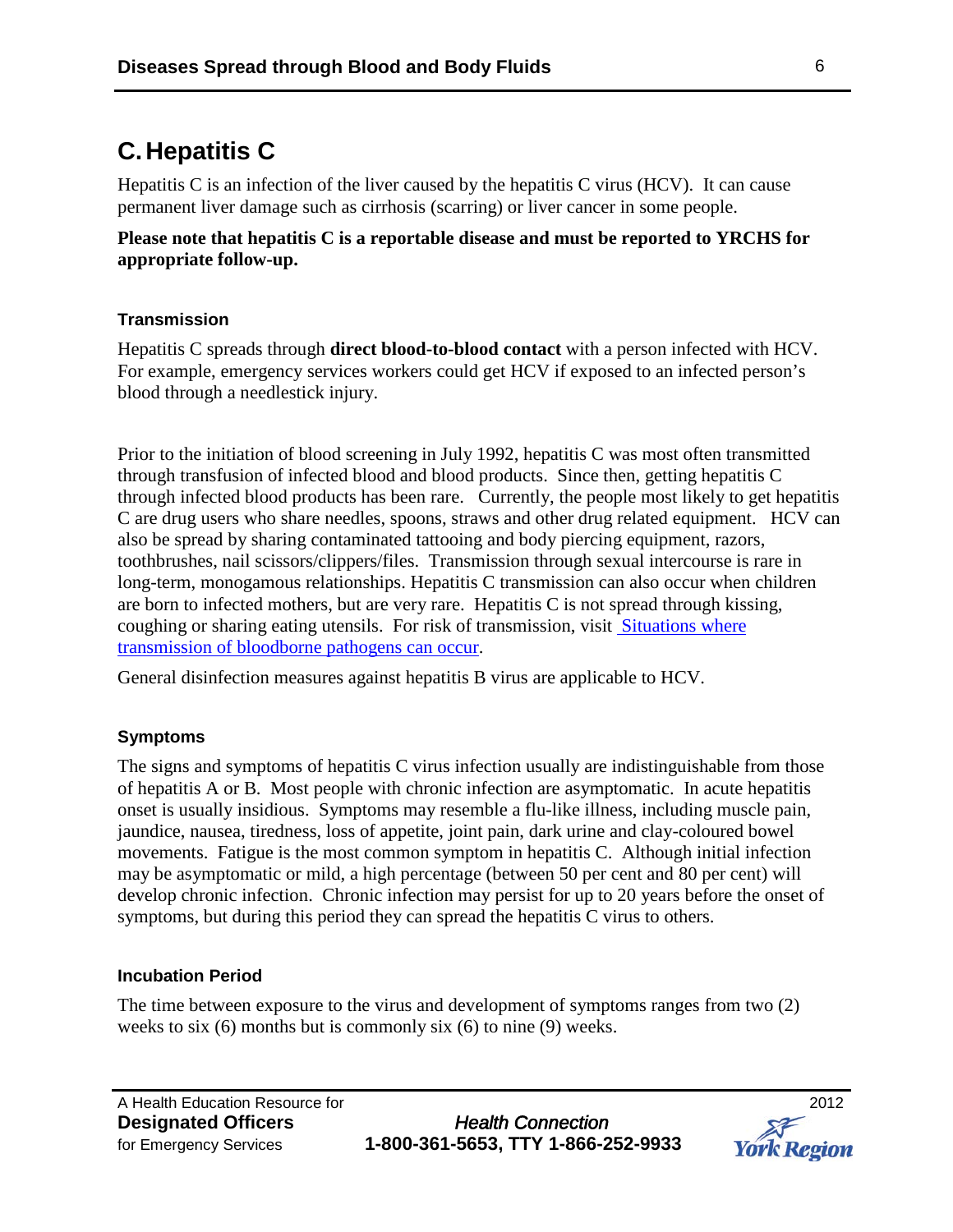#### **Treatment/Immunization**

There is treatment for hepatitis C. When an HCV infection is identified early, the individual should see the family physician for assessment and a referral to a specialist for proper management.<sup>[1](#page-6-0)</sup>

There is currently no vaccine for HCV.

#### **What do you do if you think you have been exposed?**

At this point, there are no recommendations for HCV post-exposure prophylaxis (PEP), which are the medications and/or treatments offered to an exposed individual to help reduce his/her risk of acquiring an infection. Immune globulin is not effective. Exposed emergency service workers should receive appropriate counselling, testing, and follow up.

For more information, read our [Hepatitis C Fact Sheet](http://www.york.ca/NR/rdonlyres/jlgdh5bqyytqigy36ahbyn43rhtsfzz7tnia6tjwtekzsnahnfqij7miwuvfwxnty6psbphtmst2otcn6jgzzjfeud/4728+Hep+C+Fact+sheet.pdfhttp:/www.york.ca/Departments/Health+Services/Health+Services+Facts+Sheets.htm)



<span id="page-6-0"></span><sup>&</sup>lt;sup>1</sup> Centers for Disease Control and Prevention. Updated U.S. public health service guidelines for the management of occupational exposures to HBV, HCV, and HIV and recommendations for postexposure prophylaxis. MMWR [Online] June 29, 2001 [cited January 23, 2007]; 50 (RR-11): Available from: www.cdc.gov/mmwr/PDF/rr/rr5011.pdf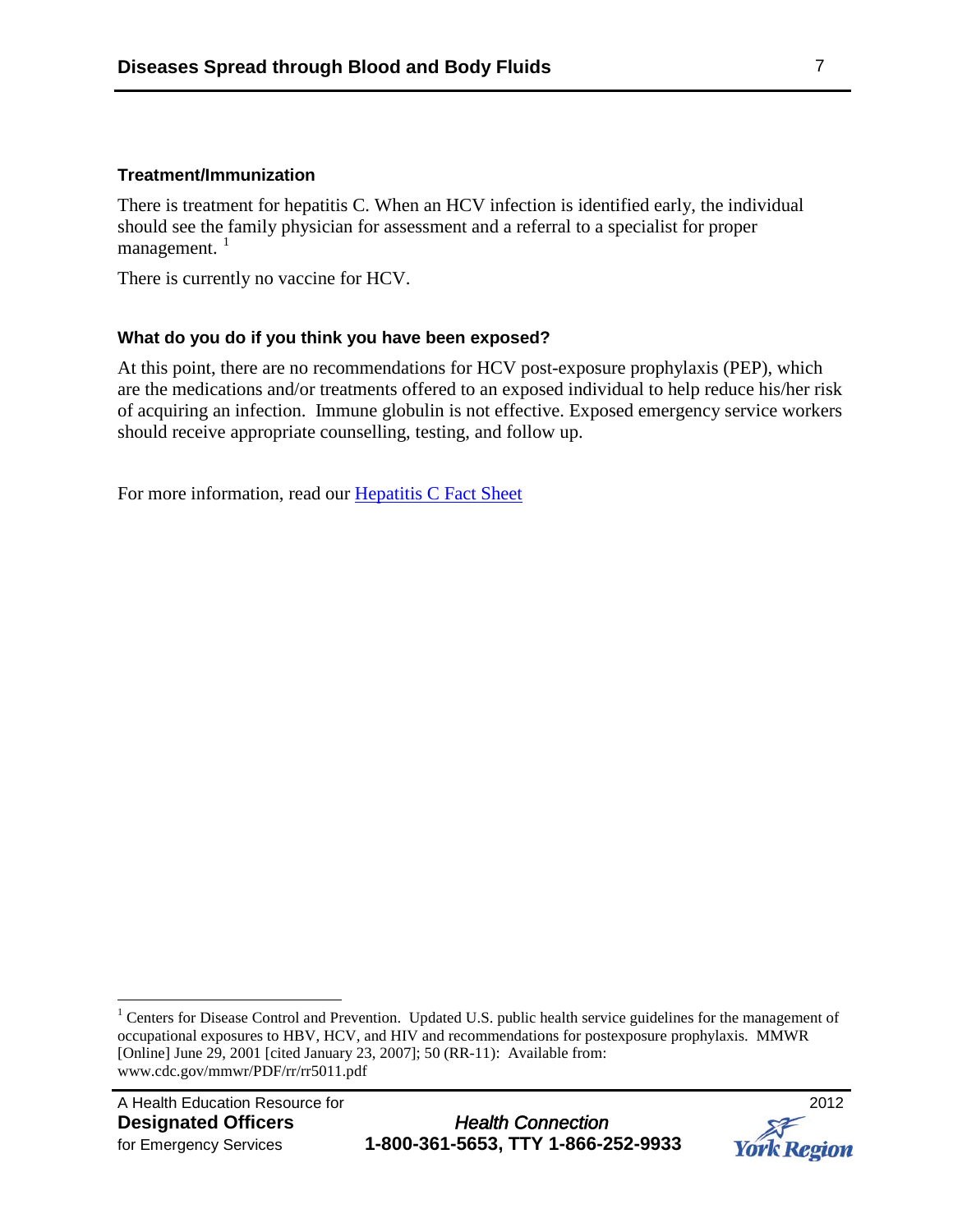## **HEPATITIS C CHAIN OF TRANSMISSION**



**Remember: Break the Chain, Stop Infection!**

A Health Education Resource for 2012

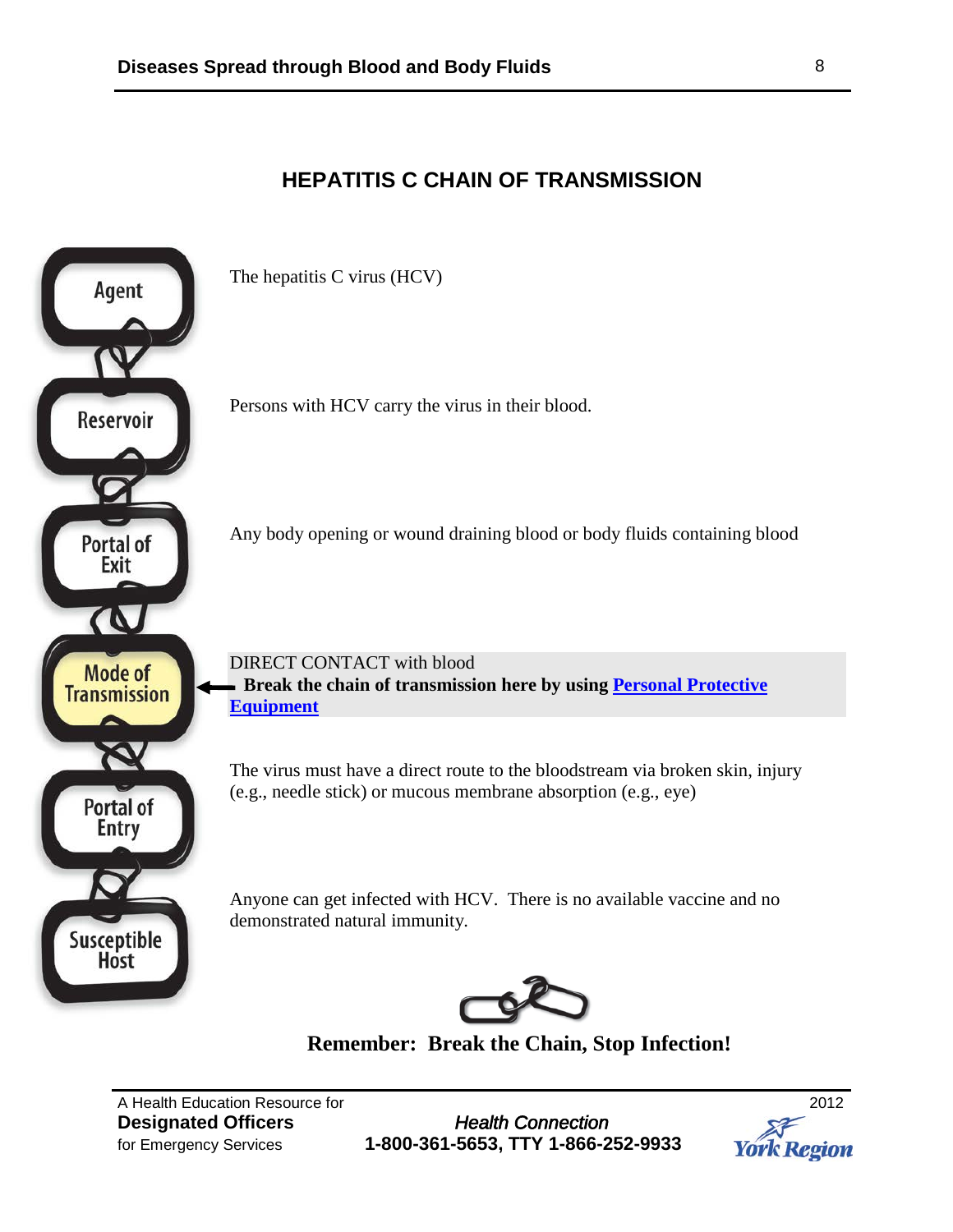## **DECISION TREE: POSSIBLE EXPOSURE TO HEPATITIS C**



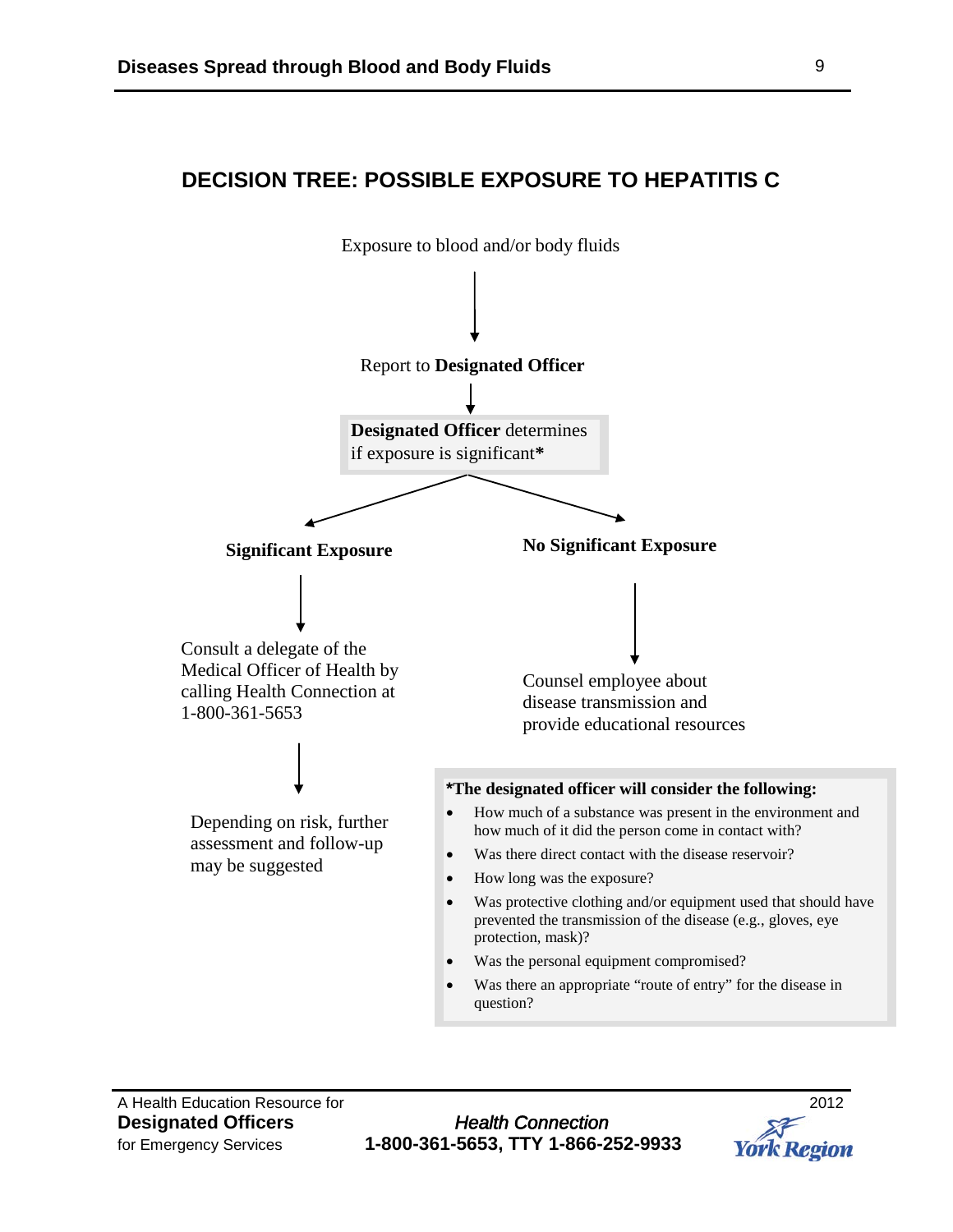# **D.HIV/AIDS**

Acquired Immune Deficiency Syndrome (AIDS) is caused by a virus called the Human Immunodeficiency Virus (HIV). HIV breaks down the body's immune system defences against disease. If HIV goes untreated, AIDS develops in most individuals within an average of 10 years after infection. With treatment, the progression to AIDS may be delayed or prevented. The infections associated with AIDS are called opportunistic infections (e.g., candidiasis, kaposi sarcoma) because they take advantage of the body's weakened immune system. It is the opportunistic infections and not AIDS that causes death.

**Please note that HIV/AIDS is a reportable disease and must be reported to YRCHS for appropriate follow-up.** 

#### **Transmission**

HIV is carried in the blood, semen, vaginal fluids, pleural, amniotic, pericardial, peritoneal, synovial and cerebrospinal fluids and breast milk of an infected person. HIV is not present in sufficient quantities in saliva, tears, vomitus, feces, and urine to cause an infection unless these fluids are visibly stained with blood.

To become infected with HIV, the virus must get directly into the bloodstream. HIV can spread during unprotected sexual intercourse with an infected person, or through sharing needles and syringes that are contaminated with infected blood. The virus can also spread through percutaneous injury with contaminated sharp objects (e.g., needle stick injuries), from mother to infant during pregnancy, delivery or breastfeeding, and transfusion of infected blood or its components. For the risk of transmission, visit [Situations where transmission of bloodborne](http://www.york.ca/Services/Public+Health+and+Safety/Infectious+Diseases/DOP-Bloodborne+pathogens.htm)  [pathogens can occur.](http://www.york.ca/Services/Public+Health+and+Safety/Infectious+Diseases/DOP-Bloodborne+pathogens.htm)

The virus is not spread by ordinary, everyday contact with people at work, in school, or the general public. You cannot get HIV from telephones, toilet seats, swimming pools, whirlpools, hugging, sharing eating utensils, or sharing transportation with someone who is infected.

Outside the body, the virus is very fragile. It is easily destroyed by household detergents, chlorine bleach (one part bleach to nine parts water), heat, rubbing alcohol, or hydrogen peroxide.

#### **Symptoms**

About half of people infected with HIV do not experience any symptoms following infection. Others may experience flu-like symptoms two to four weeks after being infected. They may have a fever, headache, sore muscles and joints, stomach ache, swollen lymph glands, or a skin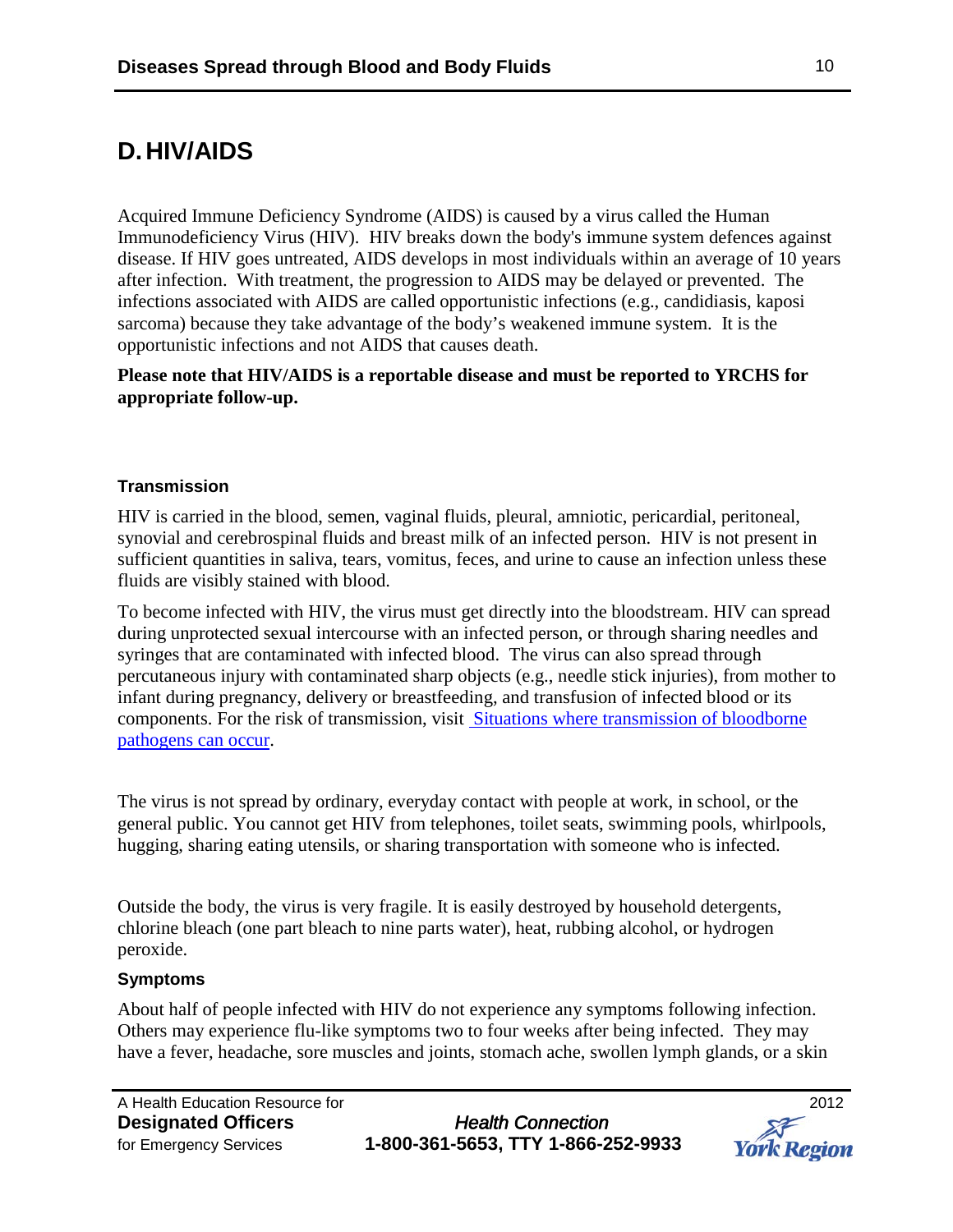rash for one or two weeks. However, these symptoms tend to be overlooked as they can occur with many minor illnesses.

Healthcare providers use an antibody test to determine if someone exposed to HIV has become infected, but it can take from three to six months for HIV antibodies to develop. For this reason, emergency services workers who might have had a possible exposure may have to wait several months to know whether or not they are infected.

#### **Incubation period**

The incubation period for HIV is variable although the time from infection to the development of detectable HIV antibodies is generally as early as four to 12 weeks (30 to 90 days or one to three months) but may be longer. Once a person is infected with the virus, it can take anywhere from a few months to many years to become ill. The time from HIV infection to diagnosis of AIDS may range from one to 15 years or more.

#### **Treatment/Immunization**

Treatment is available that can tremendously improve the quality of life of those who are infected with HIV. However, the treatment is expensive and the drugs do not work for everyone.

There is no vaccine against HIV.

#### **What do you do if you think you have been exposed?**

If there is a risk of exposure to HIV, the emergency services worker needs to be assessed at the emergency department at the hospital. If the decision to start post-exposure prophylaxis (PEP) is made, based on risk factors, such as exposure type and other, antiretroviral medications should be started within 72 hours and preferably within one hour of exposure<sup>[1](#page-10-0)</sup>. The interval after which there is no benefit from PEP is undefined.<sup>[2](#page-10-1)</sup>

#### **For more information, read our [HIV/AIDS Fact Sheet](http://www.york.ca/NR/rdonlyres/aus5dfh5qczmbxsftny4nd2gejkfx7sqjulfxkdooudotjcqqt76ainp6cnrgxdr6yofwrdufnjrigwrhi7qq5uhdb/4844_HIVAIDS.pdf)**

<span id="page-10-0"></span><sup>|&</sup>lt;br>|<br>| Public Health Agency of Canada. Canadian Guidelines on Sexually Transmitted Infections, 2006 edition. Ottawa, ON. 2008.

<span id="page-10-1"></span> $2$  Ontario Hospital Association/Ontario Medical Association. Communicable Disease Surveillance Protocols. Bloodborne Diseases. Revised June 2006. Page 14.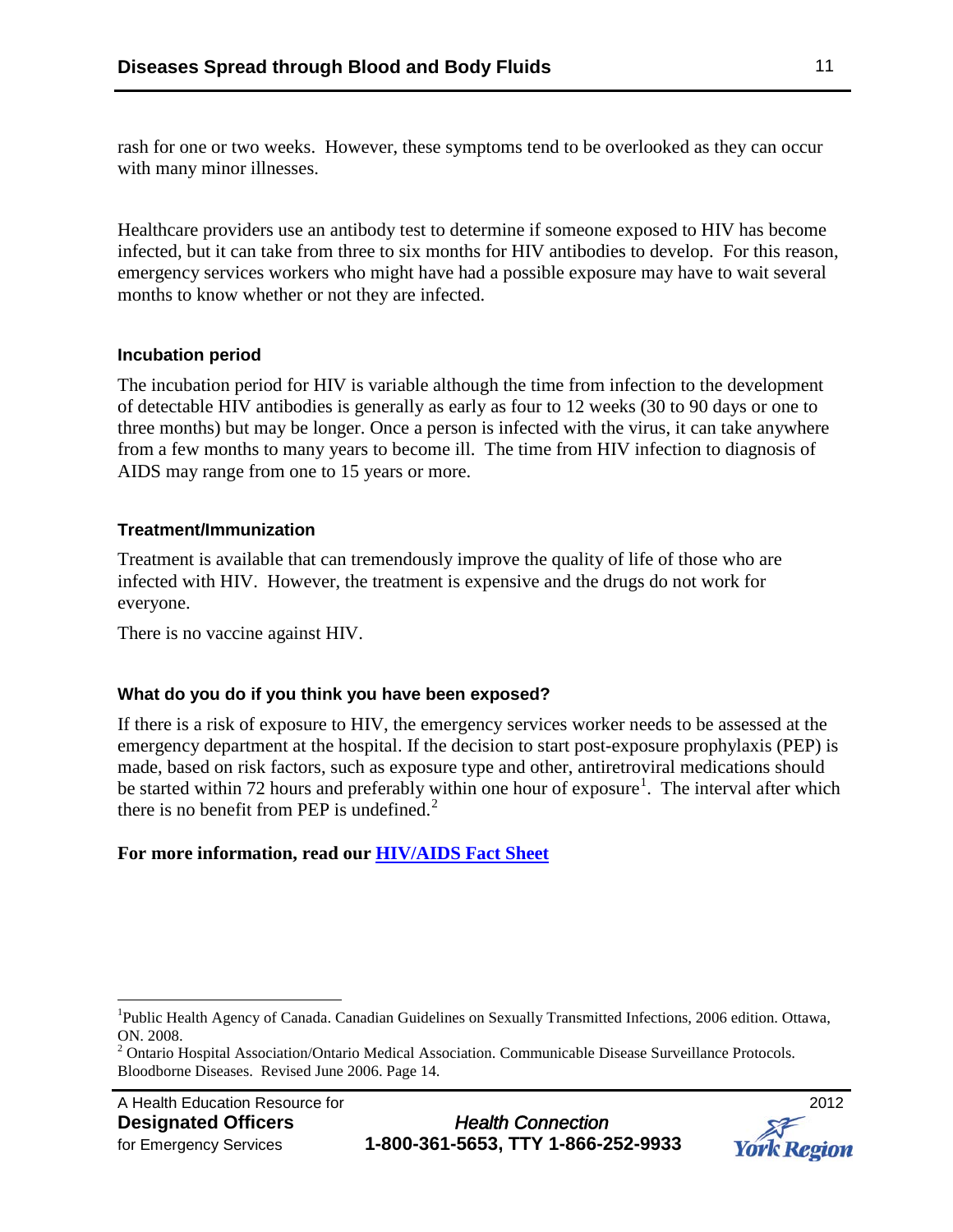## **HIV CHAIN OF TRANSMISSION**



**Remember: Break the Chain, Stop Infection!**

A Health Education Resource for 2012

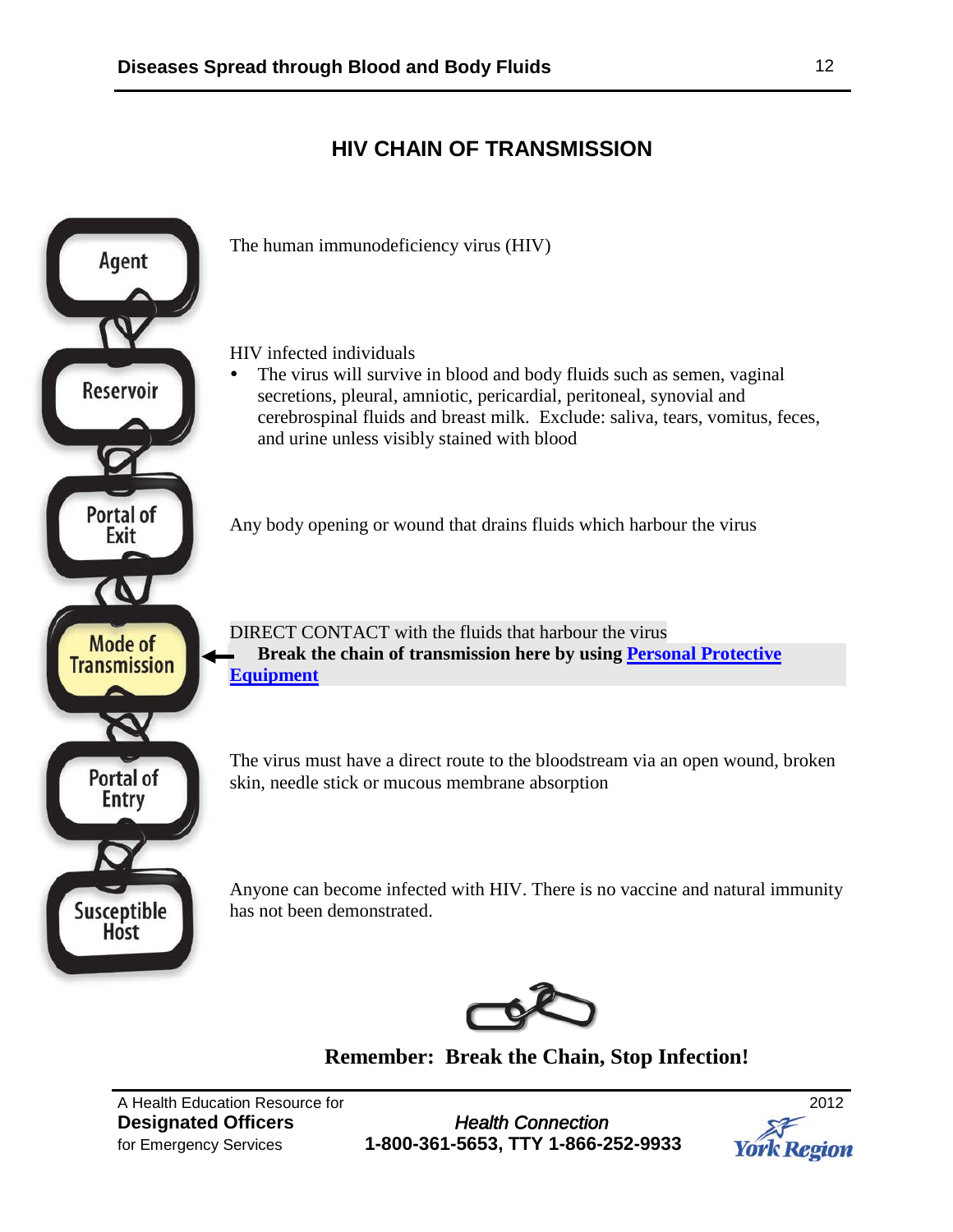### **DECISION TREE: POSSIBLE EXPOSURE TO HIV**

Exposure to blood and/or body fluids

#### Report to **Designated Officer**

A thorough risk assessment for occupational exposure to bloodborne diseases must take place. If Post-Exposure Prophylaxis (PEP) is required due to possible exposure to **HIV**, it should be started within 72 hours, preferably within one hour*.* **For this reason, the Designated Officer should be contacted immediately when there is an exposure to blood or body fluids.**



A Health Education Resource for 2012

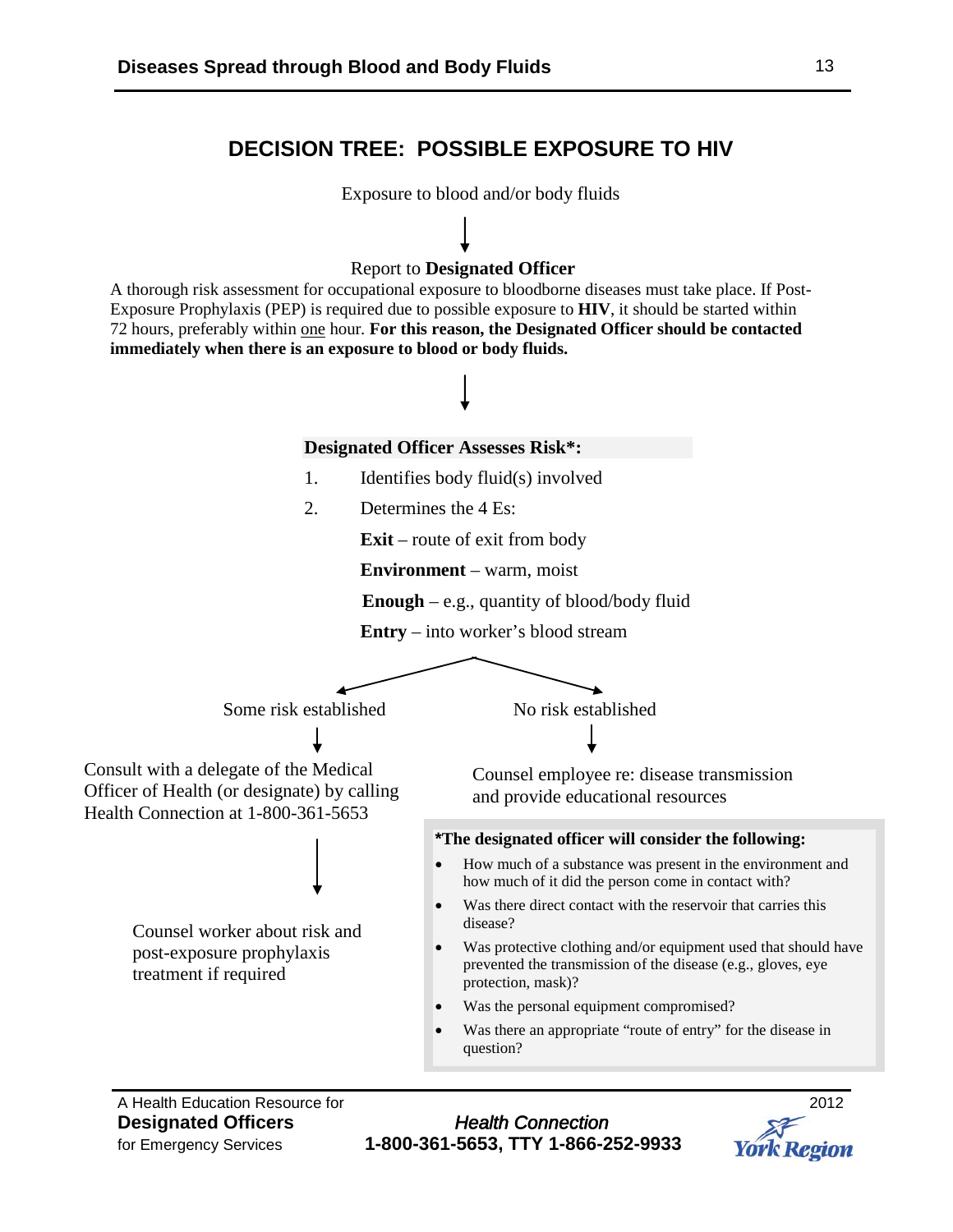## **E. Differences between the infectiousness of HBV, HCV and HIV/AIDS**

Hepatitis B: Only a minuscule amount of blood is needed to cause the infection. Hepatitis B virus can survive on surfaces for up to one week.  $1$ 

Hepatitis C: Only a small amount of blood is required, but it is not as easily transmitted as hepatitis B. HCV can survive outside the body for at least16 hours, but not longer than four  $days.$ <sup>[2](#page-13-1)</sup>

HIV: This virus is very fragile outside the body. It is harder to become infected with HIV than hepatitis B and C because it cannot live outside the body for very long. In open air, HIV dies within minutes. No one has been identified as infected with HIV due to contact with an environmental surface.<sup>[3](#page-13-2)[4](#page-13-3)</sup>

# **F. Level of risk**

The level of risk will vary depending on the situation, the type of care being provided and the type of contact. Several factors influence the risk of infection, including:

- The virus involved. HBV and HCV are more infectious than HIV
- The type of exposure. The risk of a virus being passed from one person to another is much greater from a needle stick injury than from contact with broken skin or mucous membrane
- The amount of blood involved in the exposure (more blood is associated with more risk)
- The amount of virus in the source person's blood at the time of exposure (more virus is associated with more risk)



<span id="page-13-0"></span> <sup>1</sup> Centers for Disease Control and Prevention [Online]. Updated U.S. Public Health Service Guidelines for the Management of Occupational Exposures to HBV, HCV, and HIV and Recommendations for Postexposure Prophylaxis. Morbidity and Mortality Weekly Report. 2001 June 29; 50 (RR-11):1-7. [cited January 3, 2007]; Available from http://www.cdc.gov/mmwr/PDF/rr/rr5011.pdf

<span id="page-13-1"></span> $2^2$  Centers for Disease Control and Prevention [Online]. Frequently asked questions about hepatitis C. 2006 [cited January 3, 2007]; Available from:<http://www.cdc.gov/ncidod/diseases/hepatitis/c/faq.htm#1h>

<span id="page-13-3"></span><span id="page-13-2"></span><sup>3&</sup>lt;br><sup>3</sup> Canadian AIDS Treatment Information Exchange [Online] [http://www.hepcinfo.ca/coinfection\\_basics\\_sp\\_e.html](http://www.hepcinfo.ca/coinfection_basics_sp_e.html) <sup>4</sup> Centers for Disease Control and Prevention [Online]. Frequently asked questions about hepatitis C. 2006 [cited January 3, 2007]; Available from: <http://www.cdc.gov/ncidod/diseases/hepatitis/c/faq.htm#1h>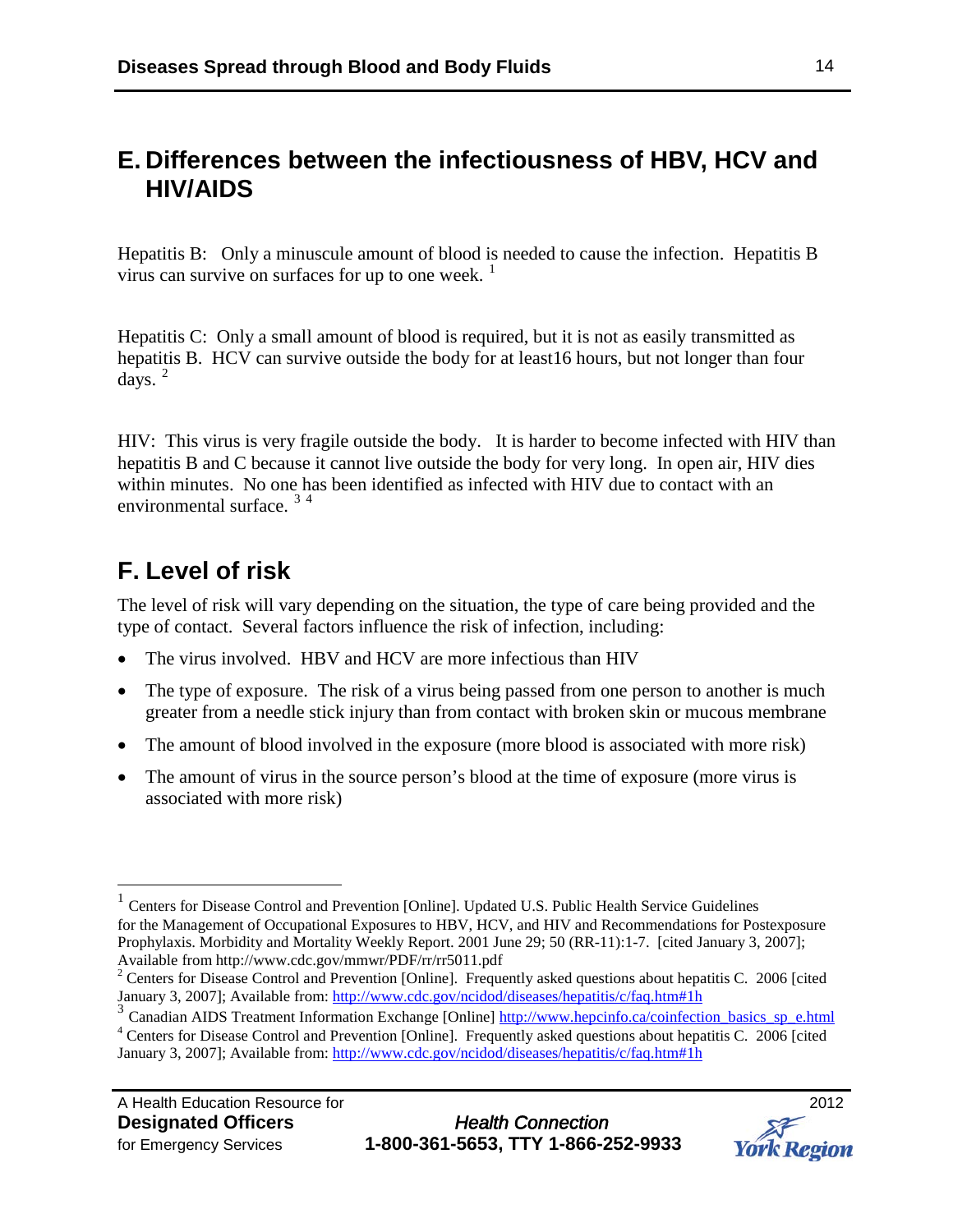## **G.SITUATIONS WHERE TRANSMISSION OF BLOODBORNE PATHOGENS CAN OCCUR**

Situations where there may be a risk of exposure are described in Table 1.

|                                                                                                                                                                                                         | <b>Likelihood of Transmission</b> |                                                                  |                              |
|---------------------------------------------------------------------------------------------------------------------------------------------------------------------------------------------------------|-----------------------------------|------------------------------------------------------------------|------------------------------|
| <b>Situation</b>                                                                                                                                                                                        | <b>HIV</b>                        | <b>HBV</b>                                                       | <b>HCV</b>                   |
| <b>Needle stick injury</b><br>Needle stick injury provides a direct route into the bloodstream. The level of risk depends<br>upon how deep the needle goes in and the amount of blood in/on the needle. | Yes, $0.3$ per<br>cent            | Yes, $6-30$ per<br>cent <sup>2</sup>                             | Yes, 2 per cent <sup>3</sup> |
| <b>Spitting/Saliva</b>                                                                                                                                                                                  | No                                | Yes, but only if<br>visible blood is<br>present in the<br>saliva | N <sub>0</sub>               |
| <b>Rescue breathing/CPR</b>                                                                                                                                                                             | No                                | No                                                               | N <sub>0</sub>               |
| Generally, there is no risk of exposure if a barrier or mask is used for rescue breathing/CPR,<br>unless blood or bloody body fluids are present and the barrier/mask is broken or                      |                                   |                                                                  |                              |

## <span id="page-14-2"></span><span id="page-14-1"></span><span id="page-14-0"></span>**Table 1: Situational Risks of Bloodborne Pathogen Transmission**

A Health Education Resource for<br> **Designated Officers**2012 **Designated Officers** 

for Emergency Services **1-800-361-5653, TTY 1-866-252-9933** 



<sup>&</sup>lt;sup>1,2,3</sup> Ontario Hospital Association and Ontario Medical Association. Blood–Borne Diseases Surveillance Protocol for Ontario Hospitals. [Online] 2006 [cited January 3, 3007]; Available from:

http://www.oha.com/Client/OHA/OHA\_LP4W\_LND\_WebStation.nsf/resources/Communicable+Disease+Surveillance+Protocols/\$file/Blood+Borne+ Diseases+Protocols.pdf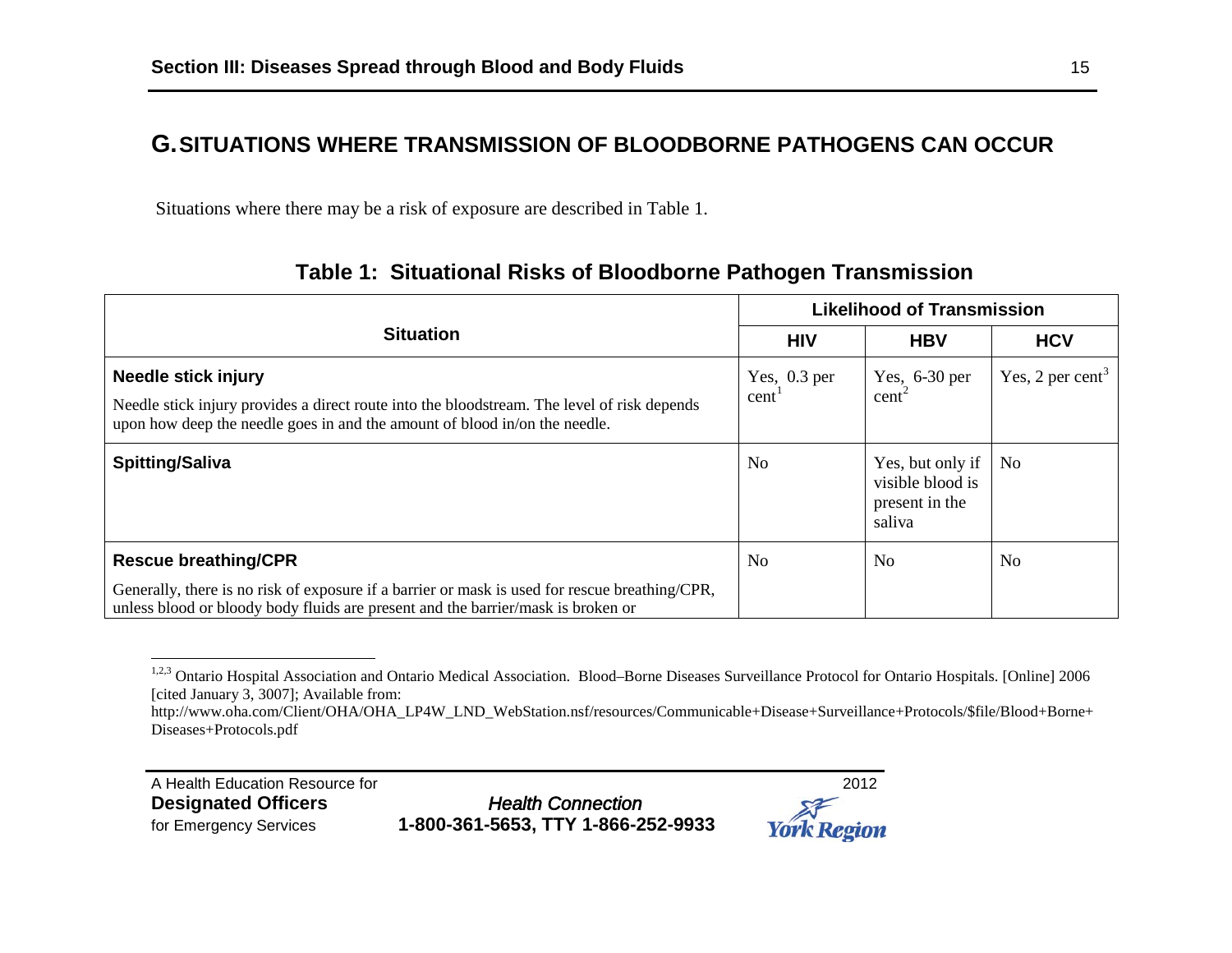|                                                                  | contaminated.                                                                                                                                                                                                                                                                  |                                   |            |            |
|------------------------------------------------------------------|--------------------------------------------------------------------------------------------------------------------------------------------------------------------------------------------------------------------------------------------------------------------------------|-----------------------------------|------------|------------|
|                                                                  |                                                                                                                                                                                                                                                                                | <b>Likelihood of Transmission</b> |            |            |
|                                                                  | <b>Situation</b>                                                                                                                                                                                                                                                               | <b>HIV</b>                        | <b>HBV</b> | <b>HCV</b> |
| Blood or body fluid contact with broken skin or mucous membranes |                                                                                                                                                                                                                                                                                | Yes                               | Yes        | Yes        |
|                                                                  | If an emergency services worker has a break in the skin (e.g., a cut, a wound, or skin<br>that is chapped or scraped) and comes in contact with an infected person's blood or<br>bloody body fluids, then they could be exposed to a bloodborne virus.                         |                                   |            |            |
|                                                                  | If blood or bloody body fluids are splattered in an emergency services worker's eyes,<br>nose or mouth, there is a risk that they could be exposed to the virus.                                                                                                               |                                   |            |            |
|                                                                  | Feces, nasal secretions, sputum, tears, urine or vomit are not infectious unless they<br>contain visible blood.                                                                                                                                                                |                                   |            |            |
|                                                                  | Intact skin is the one of the best defences against bloodborne diseases. Contact with intact<br>skin is not a significant exposure, but the larger the area of skin exposed and the longer the<br>time of contact, the more important it is to verify that the skin is intact. |                                   |            |            |

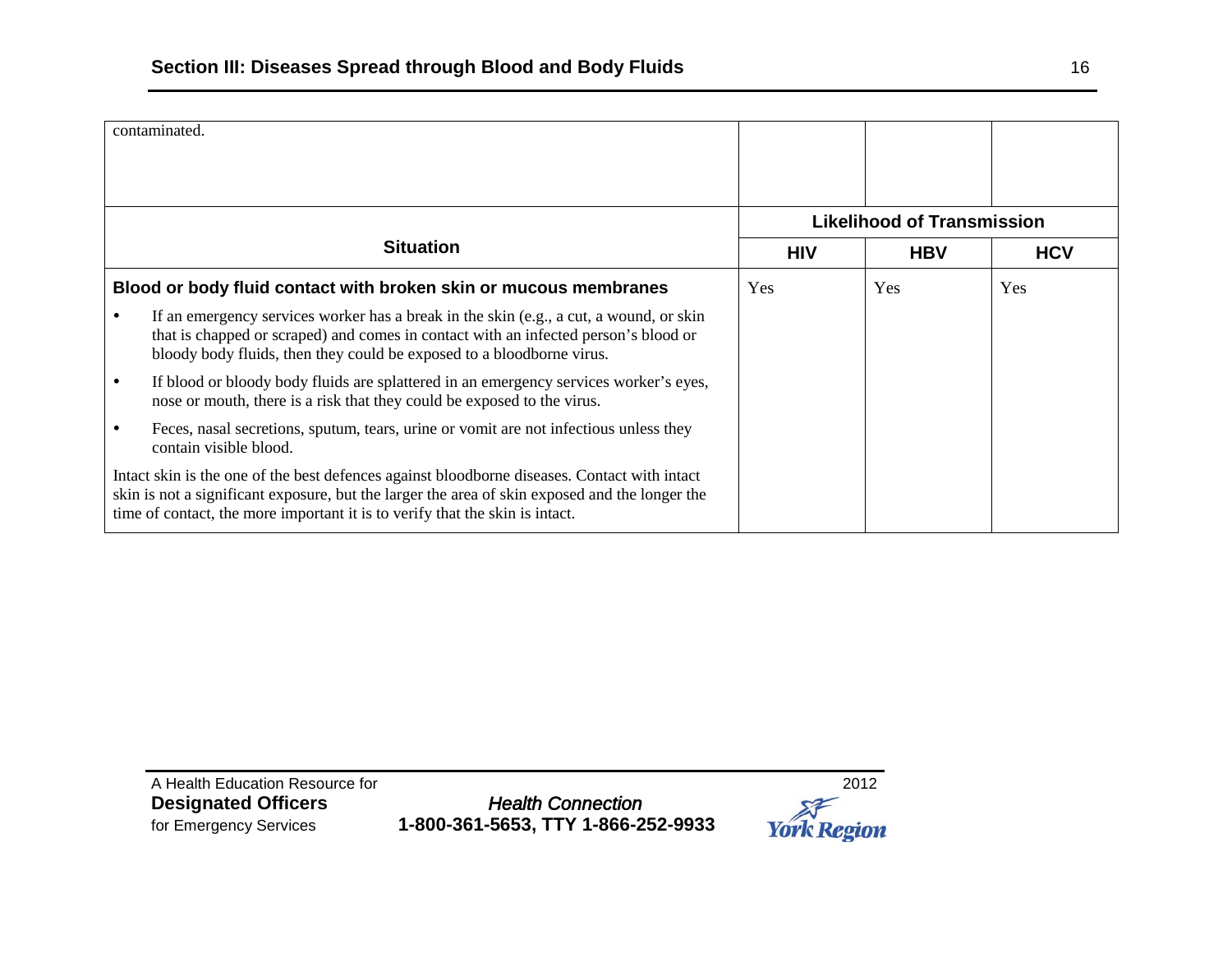-

<span id="page-16-1"></span><span id="page-16-0"></span>

| <b>Bites</b>                                                                                                                                                                                                  |                                                                                                                                                                                                                                                                                         |               |               |                |
|---------------------------------------------------------------------------------------------------------------------------------------------------------------------------------------------------------------|-----------------------------------------------------------------------------------------------------------------------------------------------------------------------------------------------------------------------------------------------------------------------------------------|---------------|---------------|----------------|
|                                                                                                                                                                                                               | Both HIV and hepatitis B virus have been reported to be transmitted by human bites, but<br>these instances appear to be quite rare. <sup>1</sup> Severe trauma with extensive tissue tearing and<br>damage and presence of blood were reported in each of these instances. <sup>2</sup> | Yes, but rare | Yes, but rare | N <sub>0</sub> |
|                                                                                                                                                                                                               | When such bites occur, routine medical and surgical therapy (including an assessment of<br>tetanus vaccination status) should be implemented as soon as possible since such bites<br>frequently result in infection with organisms other than HIV and hepatitis B.                      |               |               |                |
| <b>Note:</b> Wounds caused by animal bites can become infected with organisms such as rabies and<br>need to be seen by a doctor immediately for assessment and treatment. For more information<br>see Rabies. |                                                                                                                                                                                                                                                                                         |               |               |                |

<sup>2</sup> Centers for Disease Control and Prevention. HIV and Its Transmission. July 1999. A Health Education Resource for<br> **Designated Officers**2012 **Designated Officers** *for Emergency Services* for Emergency Services **1-800-361-5653, TTY 1-866-252-9933 York Region** 

<sup>1</sup> Braunwald E, Fauci AS, Kasper DL, Hauser SL, Longo DL, Jameson JL, editors. Harrison's principles of internal medicine*.* 15th ed. New York: McGraw-Hill Book Co; 2001.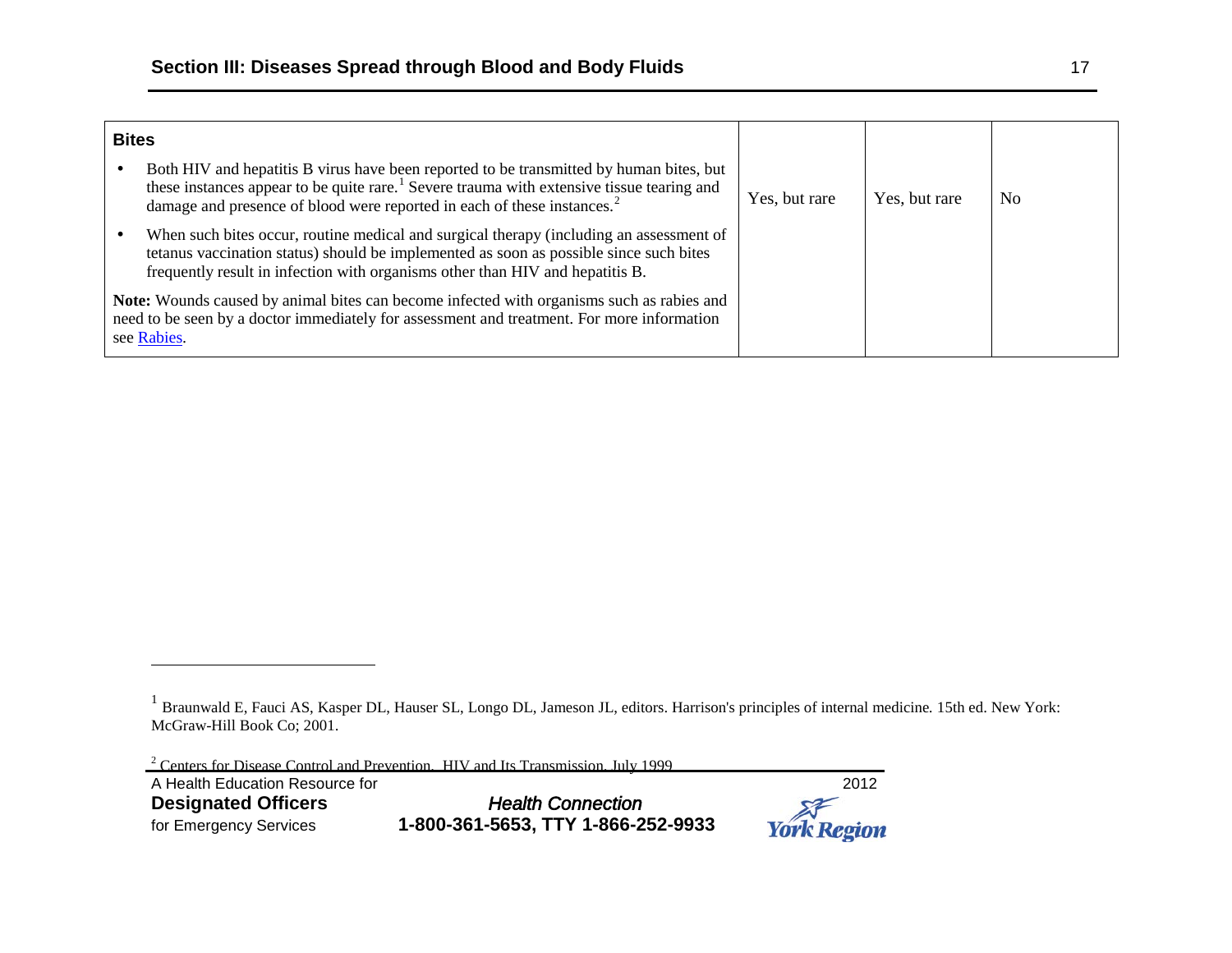# **H.Mandatory Blood Testing Act (MBTA) 2006**

**Purpose:** The *Mandatory Blood Testing Act (MBTA) 2006* is applicable to classes of persons as set out in the Act (i.e., police officers, firefighters, correctional services staff, and others) who have come in contact with the blood and/or body fluids of a source person. The purpose of the Act is to expedite the process of obtaining blood samples from the source person. The results will assist in decision making about the appropriate course of action.

#### **Diseases that are listed as communicable under the Act**

- Human Immunodeficiency Virus/Acquired Immunodeficiency Syndrome (HIV/AIDS)
- Hepatitis B
- Hepatitis C

#### **Following exposure**

Workers who believe they have been exposed to another person's blood or bodily fluids should immediately contact their designated officer who will determine if a significant exposure has occurred and take appropriate steps. In addition, a medical professional may also be contacted who will assess the risk of infection and determine the need for treatment.

#### **MBTA Application**

#### [Mandatory Blood Testing forms and other information](http://www.mcscs.jus.gov.on.ca/english/LinksResources/MandatoryBloodTesting/blood_testing.html)

*(*If this web link is not available, please visit the Ministry of Community Safety and Correctional Services website at [http://www.mcscs.jus.gov.on.ca\)](http://www.mcscs.jus.gov.on.ca/)

- Applications must be submitted to the Medical Officer of Health (MOH) in the health unit where the respondent lives.
- The MOH or designate in the health unit where the respondent lives must receive an application no more than seven (7) days after the date of the occurrence. However, if the deadline falls on a Saturday, Sunday or other holiday, the deadline is extended by one day.
- Once the requirements of the application have been met, the MOH or designate will attempt to contact the respondent and request that the respondent voluntarily provide a blood sample for testing.